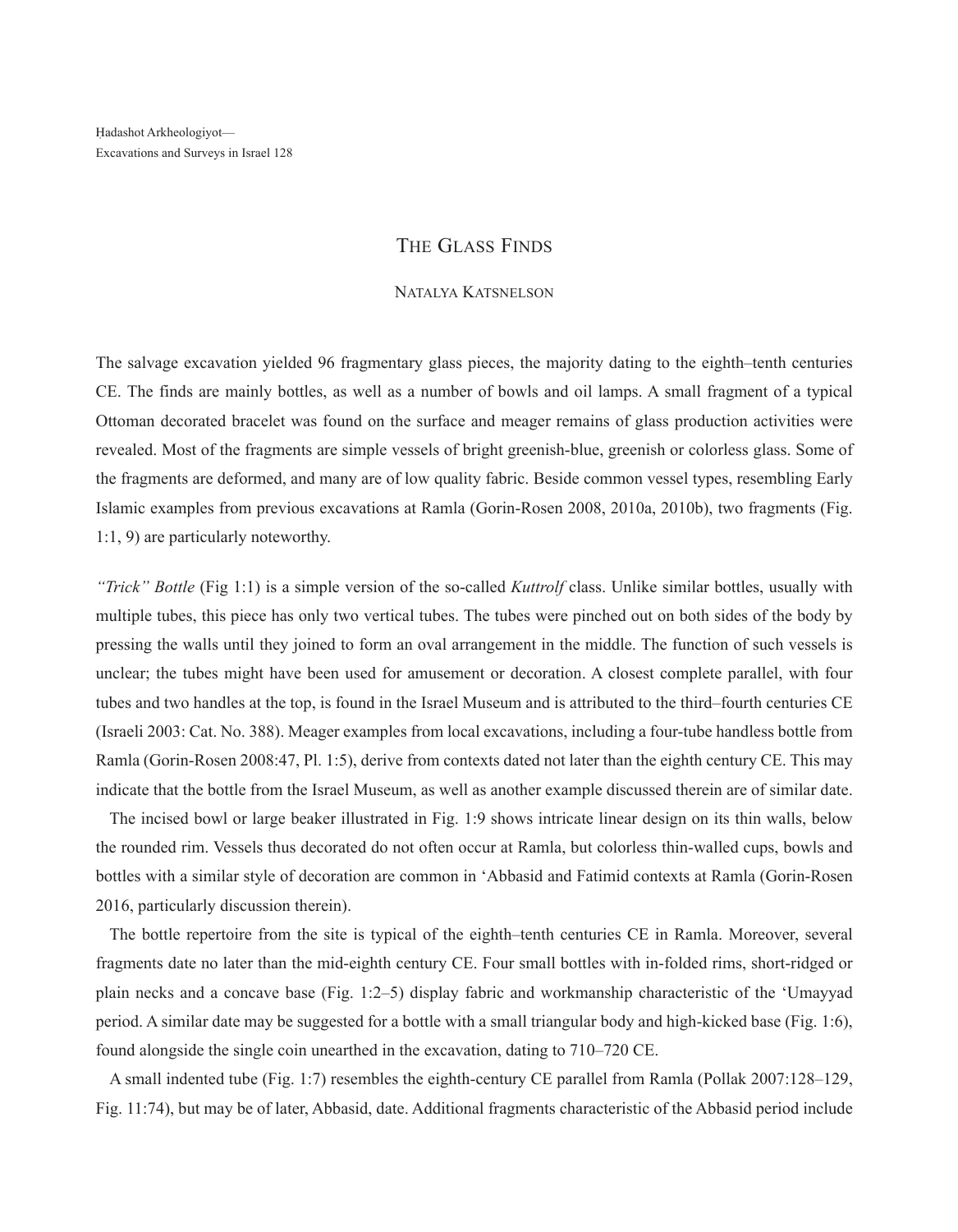

Fig. 1. Glass finds.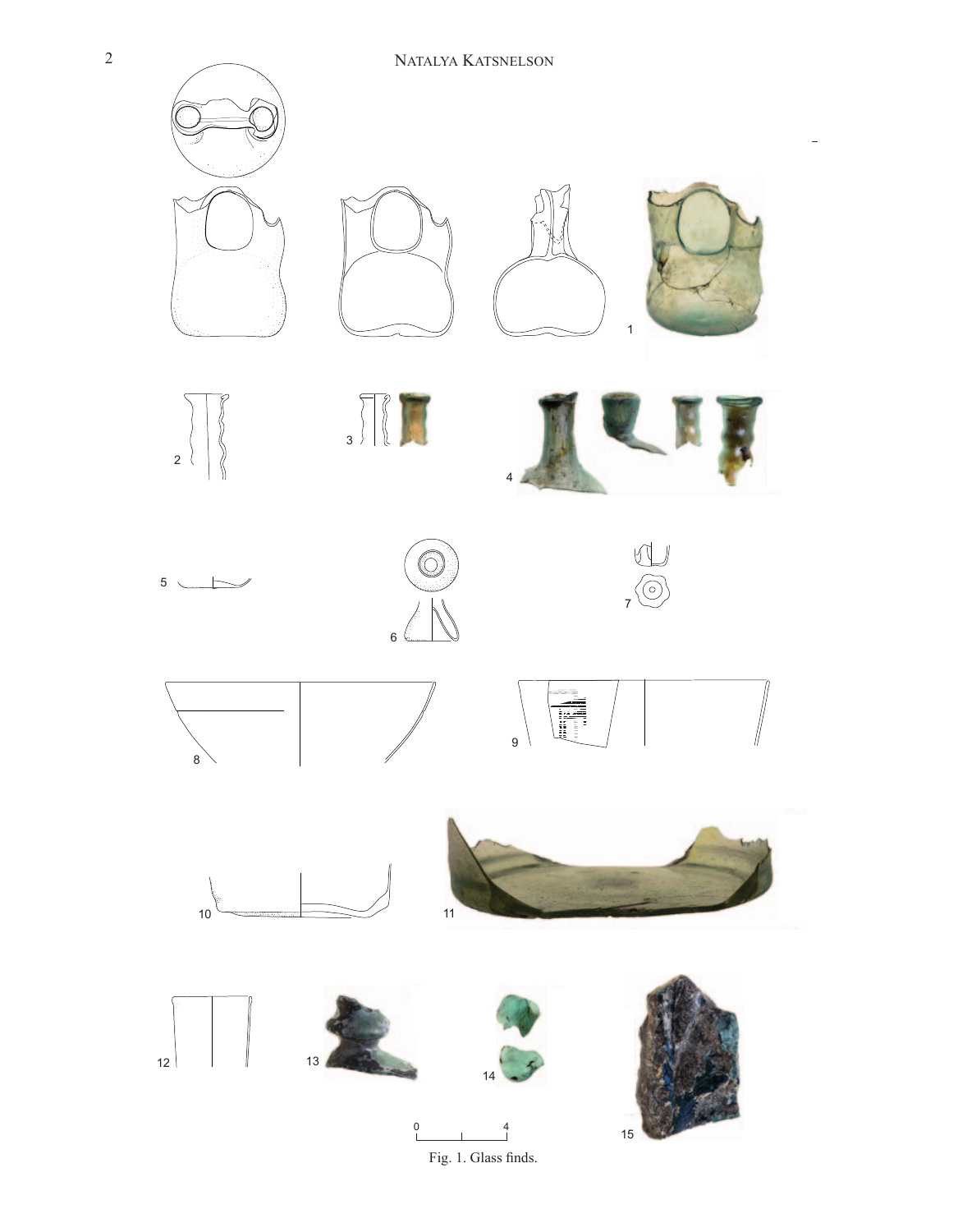3**Fig. 1**

| No.            | Locus                       | <b>Basket</b>             | Description                                                                                                                                  |
|----------------|-----------------------------|---------------------------|----------------------------------------------------------------------------------------------------------------------------------------------|
| $\mathbf{1}$   | 162                         | 2084                      | Bottle with two tubes; bright greenish-blue; mended; milky-silver weathering                                                                 |
| 2              | 146                         | 1191                      | Small bottle with in-folded rim and horizontally ridged neck; colorless with greenish-<br>blue tinge; crust of silver weathering on interior |
| 3              | 137                         | 1194                      | Small bottle with in-folded rim and horizontally ridged neck; colorless with greenish-<br>blue tinge; crust of silver weathering on interior |
| $\overline{4}$ | 153.<br>147,<br>137,<br>146 | 1218, 1220,<br>1134, 1191 | Group of small bottles with in-folded rim and plain or ridged neck; colorless with<br>greenish or greenish-blue tinge (left to right)        |
| 5              | 146                         | 1191                      | Small bottle with concave base thickened in the center; colorless with greenish-blue<br>tinge; crust of silver weathering on interior        |
| 6              | 141                         | 1190                      | Small bottle with triangular body and high-kicked base; almost colorless with bluish<br>tinge; crust of silver weathering                    |
| 7              | 607                         | 2069                      | Small indented tube; colorless with bluish tinge; crust of milky weathering                                                                  |
| 8              | 116                         | 1069                      | Bowl with rounded flaring rim and ridged body; colorless with bluish tinge;<br>iridescence                                                   |
| 9              | 607                         | 2058                      | Bowl or beaker with rounded rim and incised linear design on body; colorless with<br>bluish tinge; iridescence                               |
| 10             | 121                         | 1055                      | Bowl or beaker with vertical walls and thickened flattened base; bright greenish blue;<br>patches of silver weathering; iridescent film      |
| 11             | 139                         | 1155                      | Bowl with vertical walls and thickened flattened base; light greenish; iridescent film;<br>bubbly; mended; base D: 12 cm                     |
| 12             | 607                         | 2058                      | Bottle with upward rounded rim; colorless(?); mended; crust of black and silver<br>weathering                                                |
| 13             | 604                         | 2083                      | Bottle with bulged neck; pale greenish; crust of black and silver weathering                                                                 |
| 14             | 601                         | 2011                      | Two small chunks of raw glass; greenish-blue                                                                                                 |
| 15             | 603                         | 2040                      | Stone with glass layer; bright greenish-blue glass L 7.2 cm, W 4.5 cm, Th 2 cm                                                               |

a delicate bowl with slanting walls and a horizontal ridge on its body (Fig. 1:8) and two bowls of different sizes with cylindrical walls and flattened bases thickened at the bottoms' edges (Fig. 1:10, 11). Both shapes are well known from eighth–tenth century CE levels at Ramla (Gorin-Rosen 2010a: Fig. 22:1, 2; Gorin-Rosen 2010b: Fig. 22:1, 4; Jackson-Tal 2008: Figs. 6.109:9–14, 6.111:1–8).

A bottle with an upward rounded rim and a black-silver weathering crust may be a late Abbasid version of this type (Fig. 1:12). It was found together with the incised bowl/beaker (above, Fig. 1:9) from the tenth–early eleventh centuries CE. A small fragment of a vessel with a bulged neck and wide, spread out shoulder (Fig. 1:13) may belong to a globular bottle of the same date.

Most of the bottles and bowls recovered at the site were probably produced in one of the local workshops. A stone piece coated with a flat layer of raw glass (Fig. 1:14), as well as two small chunks (Fig. 1:15), might have been debris from a glass-working furnace, that operated somewhere in the area. As they were found in the same contexts as the latest vessels in the corpus (Fig 1:9, 12, 13), they may be connected to glass activities dating to the latest phases of the 'Abbasid–beginning of the Fatimid periods.